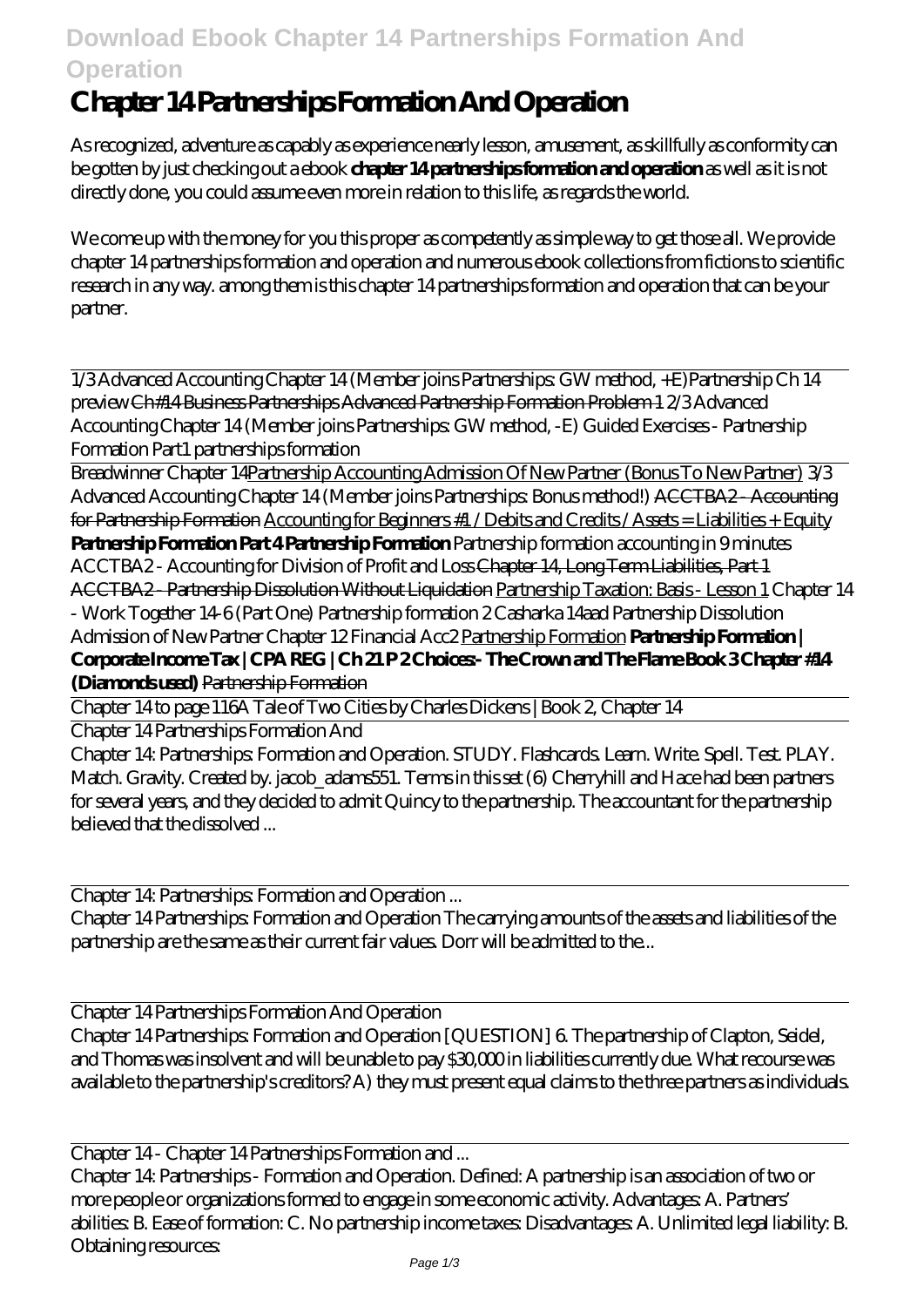Chapter 14: Partnerships - Formation and Operation Start studying Chapter 14: Partnerships: Formation and Operation. Learn vocabulary, terms, and more with flashcards, games, and other study tools.

Chapter 14: Partnerships: Formation and Operation ...

Chapter 14 Partnerships: Formation and Operation The carrying amounts of the assets and liabilities of the partnership are the same as their current fair values. Dorr will be admitted to the partnership with a 20% capital interest and a 20% share of net income and losses in exchange for a cash investment.

Chapter 14 Partnerships: Formation and Operation - Chapter ... Chapter 14: Partnerships - Formation and Operation. Chapter 9: Partnerships - Formation and Operation. Defined: a partnership is an association of two or more people or organizations formed to engage in some economic activity. Most accounting firms, legal firms, and many medical practices are partnerships. Advantages:

Chapter 14: Partnerships - Formation and Operation

Chapter 14 - Partnerships: Formation and Operation Huffman is contributing a significant number of hours to the firm but tends to work on the smaller jobs. A possible allocation technique would be to give this partner a per hour allocation but one that is somewhat smaller than Dewars.

Chap014 - Chapter 14 Partnerships Formation and Operation ...

Assume the partners specify an agreed-upon percentage in the initial partner capital, as follows: 60% to Carter, and 40% to David. If the goodwill approach to partnership formation is used, the initial entry to record the formation of the partnership will recognize goodwill of: a. \$20,000 b. \$13,333 c. \$180,000 d. \$345,000

Chapter Fourteen: Partnerships: Formation and Operation ... Start studying ACCT 450 - Chapter 14 Partnerships: Formation and Operation. Learn vocabulary, terms, and more with flashcards, games, and other study tools.

ACCT 450 - Chapter 14 Partnerships: Formation and ... Learn partnerships chapter 14 with free interactive flashcards. Choose from 500 different sets of partnerships chapter 14 flashcards on Quizlet. ... Advanced Chapter 14 - Partnerships Formation and Operation. S Corporation. Limited Partnership (LP) Limited Liability Partnership (LLP)

partnerships chapter 14 Flashcards and Study Sets | Quizlet Chapter 14: Partnerships - Formation and Operation. Chapter 10: Partnerships - Termination and Liquidation. I.Termination and liquidation defined: Termination of a partnership is the ceasing of its providing services or products to customers. For example, if a CPA partnership terminates, it stops providing audit, tax, and consulting services to clients.